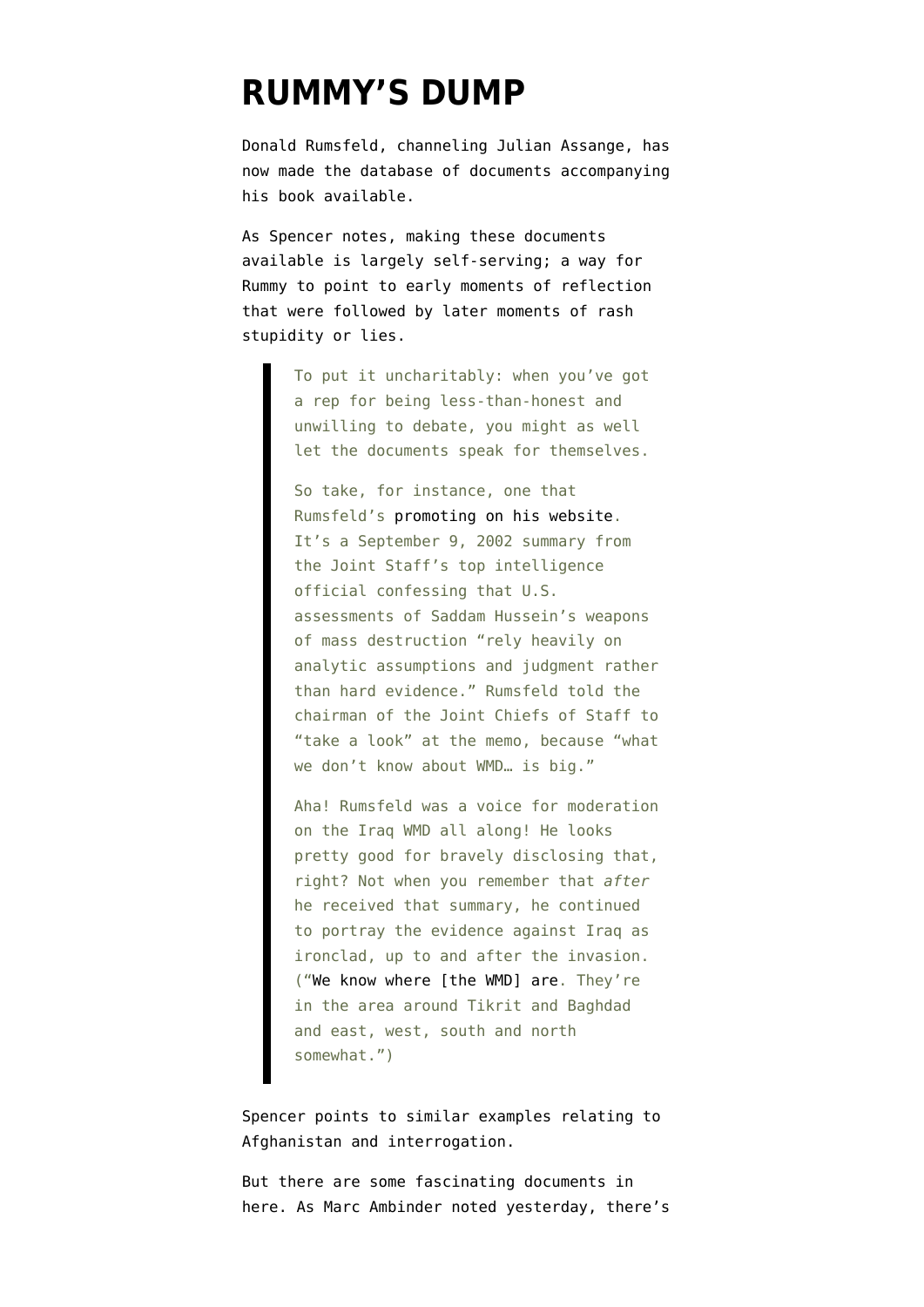[Rummy's memo](http://library.rumsfeld.com/doclib/sp/1784/2003-03-05%20to%20Gen%20Myers%20et%20al%20re%20Director%20of%20the%20TTIC.pdf#search=%22brennan%22) to General Myers and Stephen Cambone supporting George Tenet's recommendation that John Brennan head the Terrorist Threat Integration Center; in that position Brennan [oversaw targeting](http://emptywheel.firedoglake.com/2009/07/11/did-obama-flip-flop-on-fisa-to-protect-john-brennan/) for Cheney's illegal wiretap program. But in news relevant to today, the memo also emphasizes Brennan's experience as CIA's Chief of Station in Cairo.

Then there's [this memo](http://library.rumsfeld.com/doclib/sp/413/2005-11-09%20from%20General%20Wayne%20Downing%20re%20Special%20Operations%20Force%20Assesment.pdf#search=%22downing%20operations%22) from [retired General](https://www.nytimes.com/2007/07/19/washington/19downing.html) [Wayne Downing](https://www.nytimes.com/2007/07/19/washington/19downing.html) to Rummy recommending some changes to Special Operations. Among other things, this memo recommends that special operations report directly to the Secretary of Defense:

> To flatten the chain of command, JSOC should report directly to the SD for the immediate future. There is precedent for this new approach to the combat employment of SOF that will better position DoD for the future fight. JSOC reported directly to the CJCS prior to Goldwater-Nichols legislation and the Nunn-Cohen Amendment.

Sy Hersh explained some of the implications of Bush reversing Goldwater-Nichols so as to give civilians direct oversight of JSOC [in a 2008](http://www.newyorker.com/reporting/2008/07/07/080707fa_fact_hersh?currentPage=all) [article.](http://www.newyorker.com/reporting/2008/07/07/080707fa_fact_hersh?currentPage=all)

> [T]he 1986 Defense Reorganization Act, known as Goldwater-Nichols, [] defined the chain of command: from the President to the Secretary of Defense, through the chairman of the Joint Chiefs of Staff, and on to the various combatant commanders, who were put in charge of all aspects of military operations, including joint training and logistics. That authority, the act stated, was not to be shared with other echelons of command. But the Bush Administration, as part of its global war on terror, instituted new policies that undercut regional commanders-in-chief; for example, it gave Special Operations teams, at military commands around the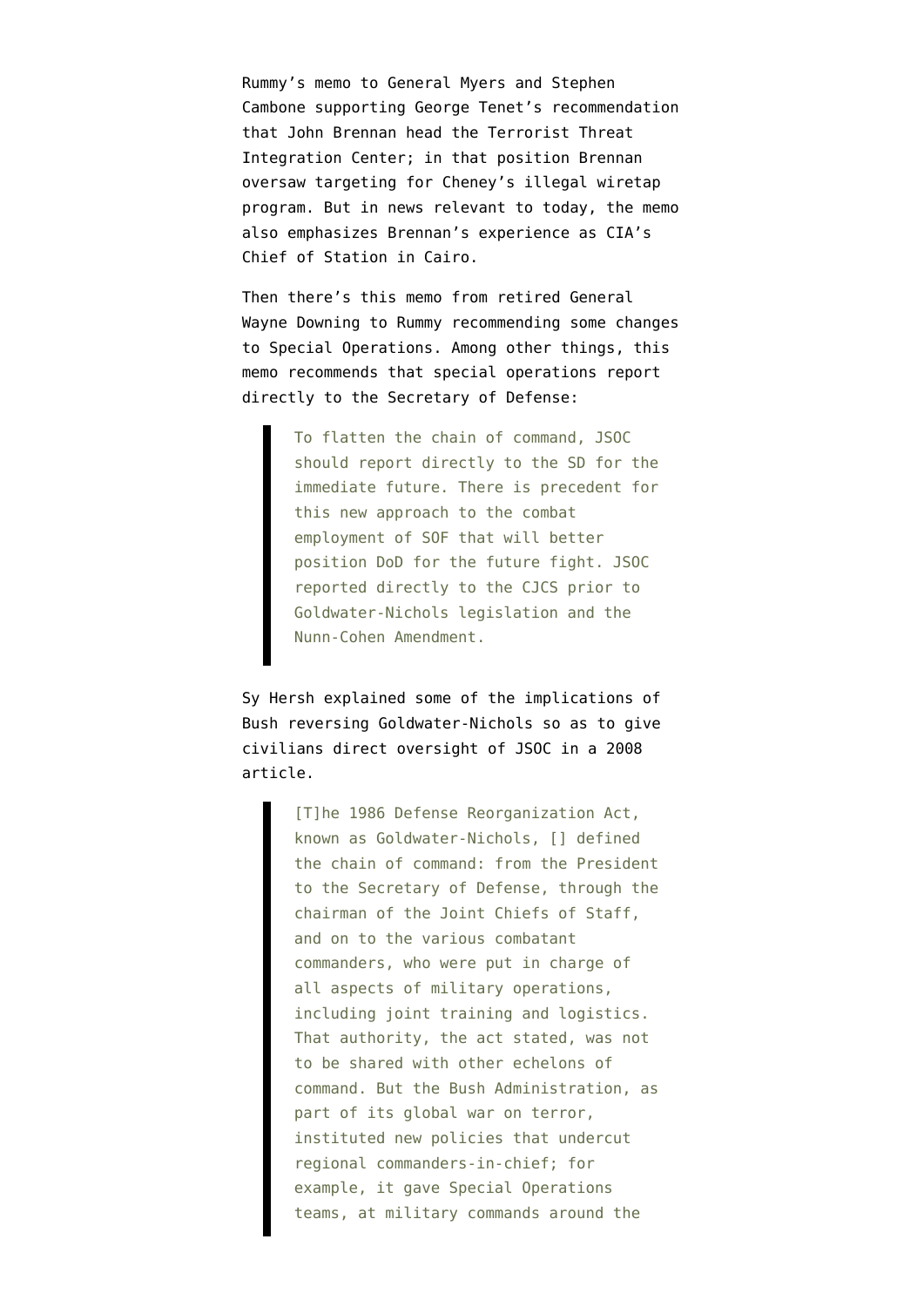world, the highest priority in terms of securing support and equipment. The degradation of the traditional chain of command in the past few years has been a point of tension between the White House and the uniformed military.

"The coherence of military strategy is being eroded because of undue civilian influence and direction of nonconventional military operations," [ret. General Jack] Sheehan said. "If you have small groups planning and conducting military operations outside the knowledge and control of the combatant commander, by default you can't have a coherent military strategy. You end up with a disaster, like the reconstruction efforts in Iraq."

The memo gives hints of other issues that would later be points of contention wrt JSOC. For example, it describes the activities JSOC will need to undertake:

> The future GWOT fight will be conducted principally using indirect and clandestine ways and means. It will require sustained [unconventional warfare], [foreign internal defense] and operational preparation of the environment (OPE) in multiple countries. Building and leveraging partner capacity will be a core element of strategy, and the employment of surrogates will be a key method for accomplishing many GWOT missions.

As we would see, JSOC and Cheney would [make](http://emptywheel.firedoglake.com/2008/06/29/the-barnacle-branch-still-evading-oversight/) [broad claims](http://emptywheel.firedoglake.com/2008/06/29/the-barnacle-branch-still-evading-oversight/) for activities included under "preparation of the environment" as a means to evade congressional oversight. As that same Hersh article explained, preparing the environment was the buzzword DOD used to avoid briefing Congress on ops.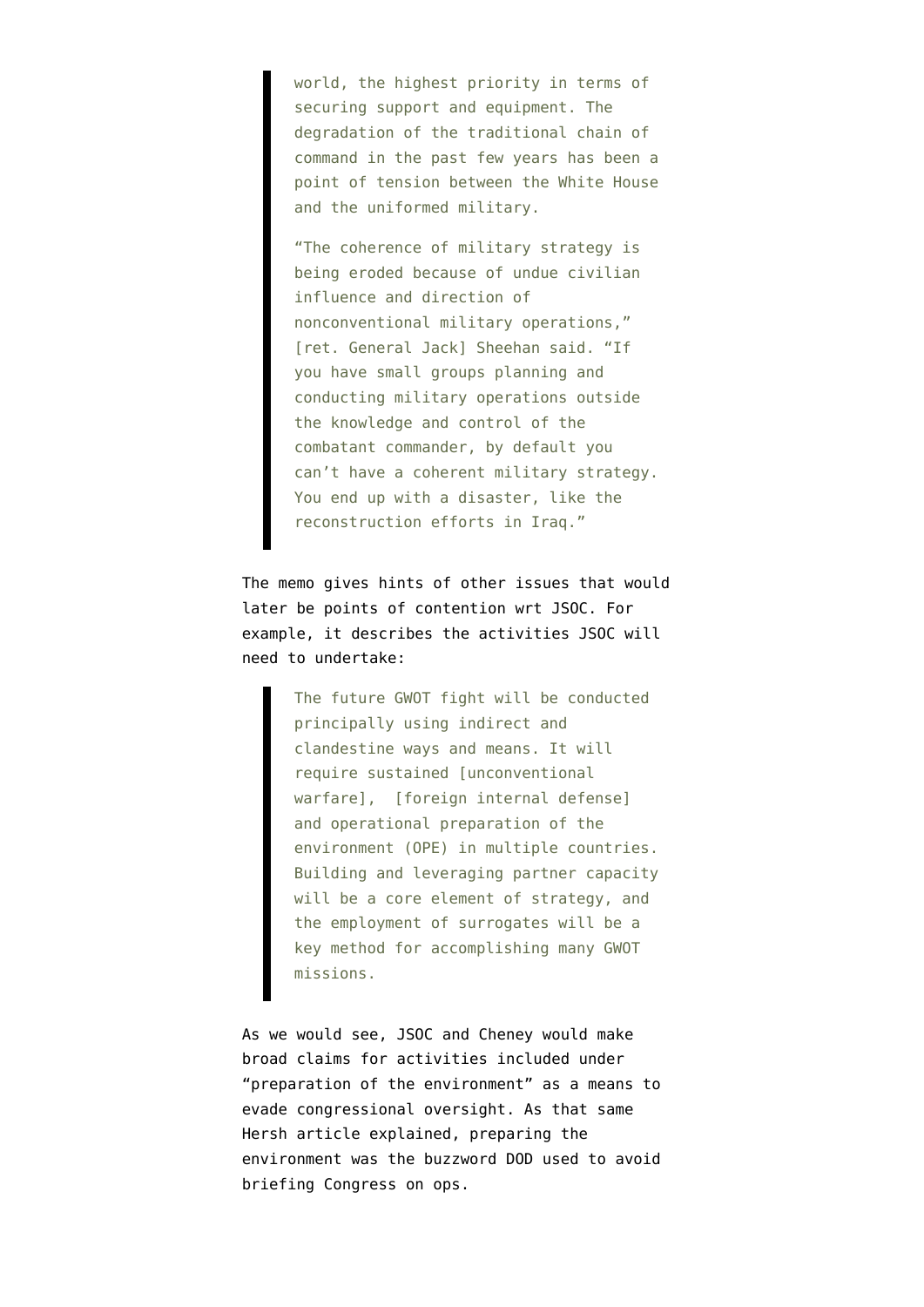There is a growing realization among some legislators that the Bush Administration, in recent years, has conflated what is an intelligence operation and what is a military one in order to avoid fully informing Congress about what it is doing."This is a big deal," the person familiar with the Finding said. "The C.I.A. needed the Finding to do its traditional stuff, but the Finding does not apply to JSOC. The President signed an Executive Order after September 11th giving the Pentagon license to do things that it had never been able to do before without notifying Congress. The claim was that the military was 'preparing the battle space,' and by using that term they were able to circumvent congressional oversight. Everything is justified in terms of fighting the global war on terror." He added, "The Administration has been fuzzing the lines; there used to be a shade of gray"—between operations that had to be briefed to the senior congressional leadership and those which did not—"but now it's a shade of mush."

Note, too, that last year, the Armed Services Committees [expressed concern](http://emptywheel.firedoglake.com/2010/07/28/james-clapper-hedges-on-providing-ongoing-updates-on-special-ops-activities-to-intelligence-committees/) about (on the Senate side) DOD using special ops' ability to provide support to "surrogates" being used to justify long-term engagements in countries other than Iraq and Afghanistan and (on the House side) involving contractors. When asked whether he would share information to alleviate these concerns with intelligence committees at his confirmation hearing last year, DNI James Clapper said he wasn't obligated to, again hiding information on ops under the veil of DOD legal authorities.

Closely related is Downing's complaint that the difference between Title 10 and Title 50 authorities impede flexibility.